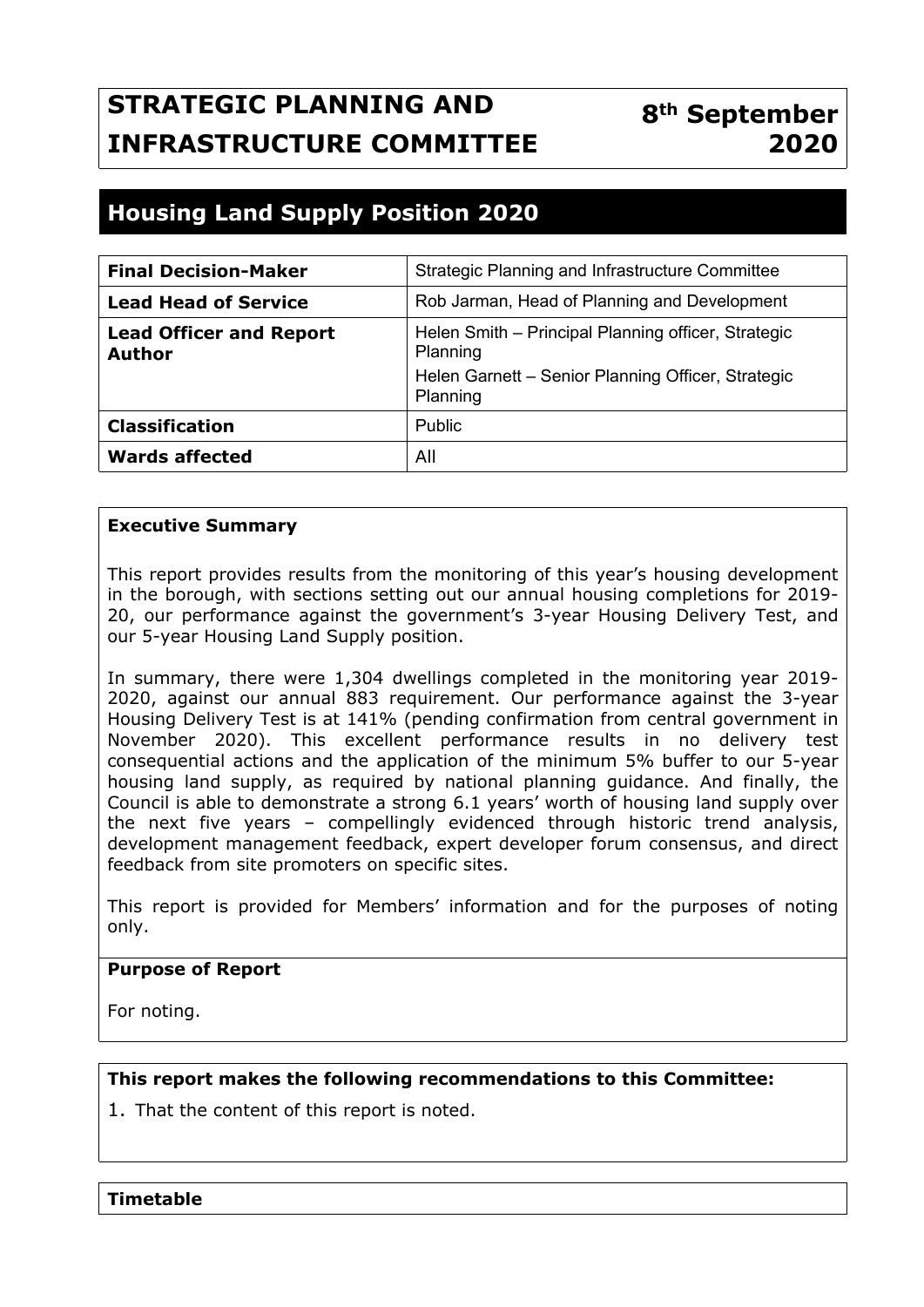| <b>Meeting</b>                        | <b>Date</b>                    |
|---------------------------------------|--------------------------------|
| Strategic Planning and Infrastructure | 8 <sup>th</sup> September 2020 |
| Committee                             |                                |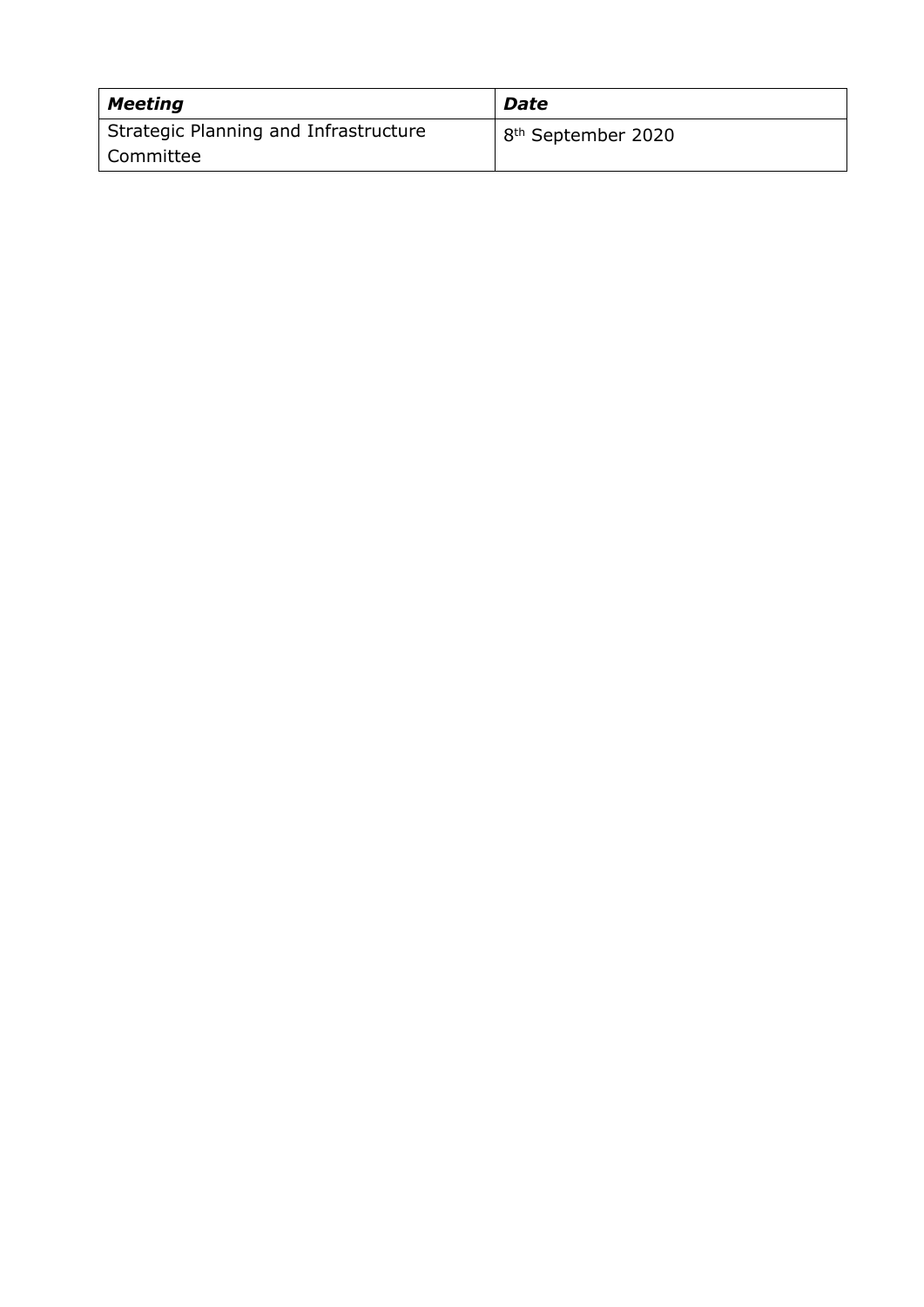# **Housing Land Supply Position 2020**

### **1. CROSS-CUTTING ISSUES AND IMPLICATIONS**

| <b>Issue</b>                                        | <b>Implications</b>                                                                                                                                                                                                                                                                                                                                                                                                                                                                                 |                                             |
|-----------------------------------------------------|-----------------------------------------------------------------------------------------------------------------------------------------------------------------------------------------------------------------------------------------------------------------------------------------------------------------------------------------------------------------------------------------------------------------------------------------------------------------------------------------------------|---------------------------------------------|
| Impact on<br>Corporate<br><b>Priorities</b>         | The four Strategic Plan objectives are:<br><b>Embracing Growth and Enabling</b><br>Infrastructure<br>Safe, Clean and Green<br><b>Homes and Communities</b><br>$\bullet$<br>A Thriving Place<br>This report is presented for information only.<br>More widely, the delivery of homes in the<br>borough contributes specifically to the<br>objectives of Embracing growth and Homes and<br>communities.                                                                                               | Rob Jarman                                  |
| <b>Cross</b><br><b>Cutting</b><br><b>Objectives</b> | The four cross-cutting objectives are:<br>Heritage is Respected<br>$\bullet$<br>Health Inequalities are Addressed and<br>$\bullet$<br>Reduced<br>Deprivation and Social Mobility is<br>$\bullet$<br>Improved<br><b>Biodiversity and Environmental</b><br>Sustainability is respected<br>This report is presented for information only.<br>More widely, the delivery of homes in the<br>borough may contribute to the reduction of<br>health inequalities and the improvement of<br>social mobility. | Rob Jarman                                  |
| <b>Risk</b><br><b>Management</b>                    | This report is presented for information only and<br>has no risk management implications.                                                                                                                                                                                                                                                                                                                                                                                                           | [Head of<br>Service or<br>Manager]          |
| <b>Financial</b>                                    | This report is presented for information only and<br>has no direct financial implications.                                                                                                                                                                                                                                                                                                                                                                                                          | Section 151<br>Officer &<br>Finance<br>Team |
| <b>Staffing</b>                                     | This report is presented for information only and<br>has no staffing implications.                                                                                                                                                                                                                                                                                                                                                                                                                  | [Head of<br>Service]                        |
| Legal                                               | This report does not raise any specific legal<br>implications. More widely, the reporting of                                                                                                                                                                                                                                                                                                                                                                                                        |                                             |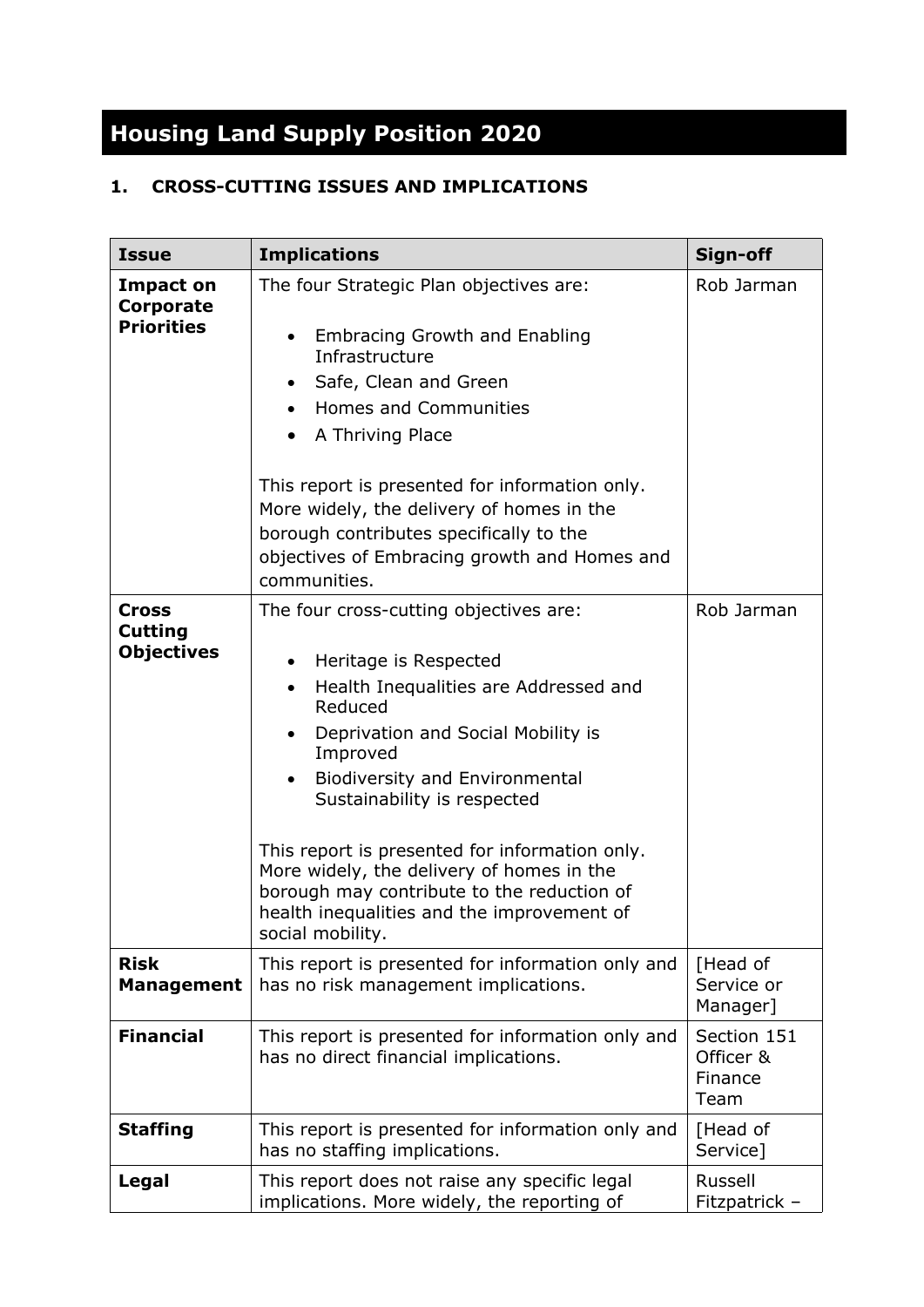| housing data to central government is governed<br>by The Town & Country Planning (Local<br>Planning) (England) Regulations 2021 and<br>informed by national planning policy and<br>quidance. |                                                                                      | <b>MKLS</b><br>(Planning)<br>Team Leader         |
|----------------------------------------------------------------------------------------------------------------------------------------------------------------------------------------------|--------------------------------------------------------------------------------------|--------------------------------------------------|
| <b>Privacy and</b><br>Data<br><b>Protection</b>                                                                                                                                              | There are no privacy and data protection<br>implications resulting from this report. |                                                  |
| <b>Equalities</b>                                                                                                                                                                            | There are no equalities implications resulting<br>from this report.                  |                                                  |
| <b>Public</b><br><b>Health</b>                                                                                                                                                               | There are no public health implications arising<br>from this report.                 |                                                  |
| <b>Crime and</b><br><b>Disorder</b>                                                                                                                                                          | There are no crime and disorder implications<br>arising from this report.            |                                                  |
| There are no procurement implications arising<br><b>Procurement</b><br>from this report.                                                                                                     |                                                                                      | [Head of<br>Service &<br>Section 151<br>Officer] |

#### **2. INTRODUCTION AND BACKGROUND**

- 2.1 The Maidstone Borough Local Plan 2017 sets out the number of homes the Council is required to deliver over the plan period 2011-2031. To ensure we remain on track to meet this requirement, the Council are required to monitor the delivery of new homes in the borough against what is set out in our Local Plan; publishing and reporting back to central government each year on our annual housing completions, our rolling supply of land for housing for the next five years, and our performance against central government's three year Housing Delivery Test.
- 2.2 The results of this monitoring form the content of this report, with sections setting out our annual housing completions for 2019-20, our performance against the 3-year Housing Delivery Test, and our 5-year Housing Land Supply. This report is provided for Members' information and for the purposes of noting only.

#### **Housing completions 2019-2020**

2.3 Over the monitoring year 1 April 2019 to 31 March 2020, there were 1,304 dwellings completed across the borough, bringing the total number of completed dwellings to 7,741 over the plan period. This represents 44% of the 17,660-total plan requirement. It is important to note that the recent, sustained high delivery rate has helped us make excellent progress towards meeting our undersupply from earlier years of the plan. Through the use of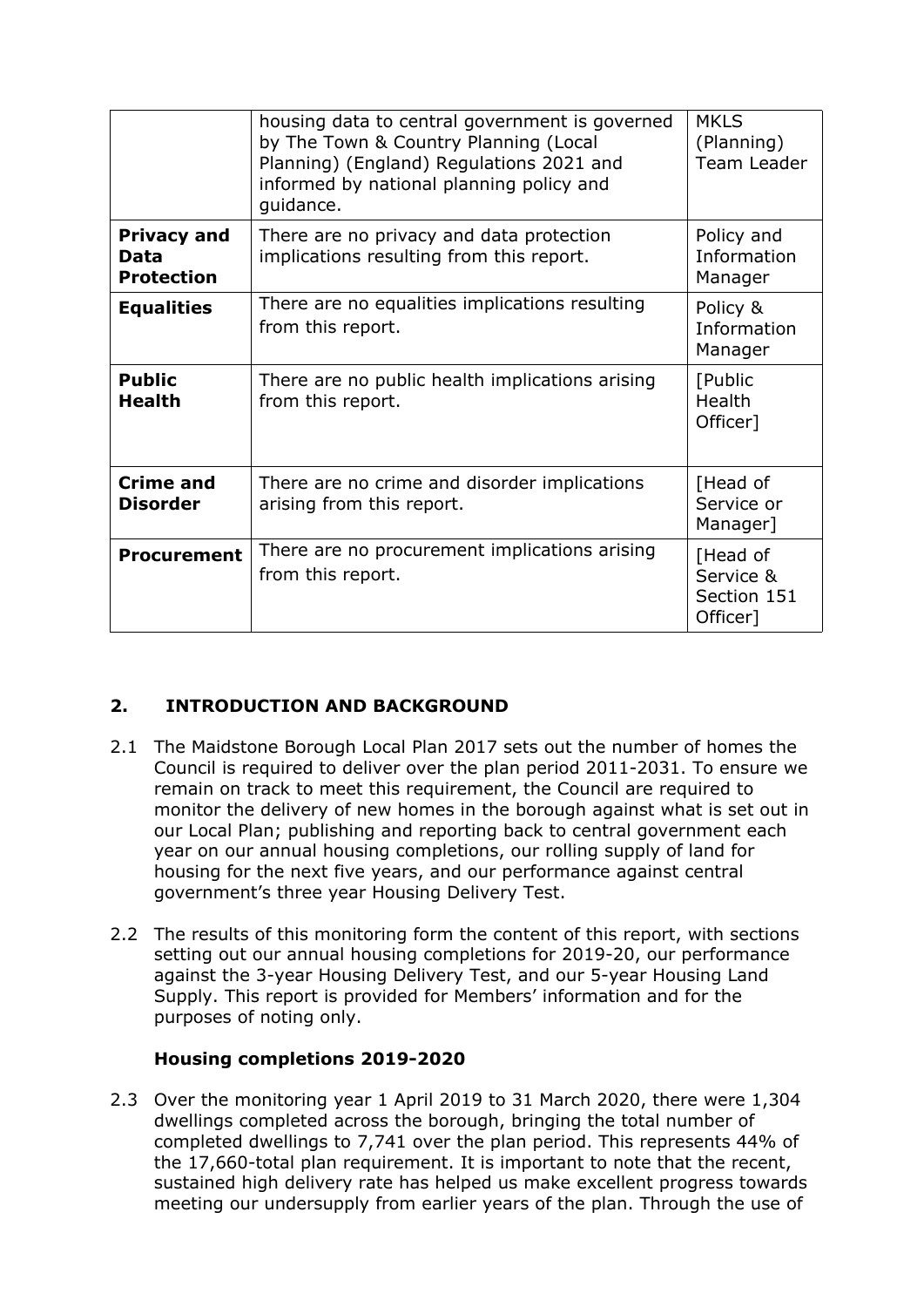the 'Maidstone Hybrid' approach (endorsed through the Local Plan 2017 examination), the remaining under supply of just 206 dwellings will be split over the next 6 monitoring years.

- 2.4 New build dwellings made the most significant contribution to the overall number of completions, totalling 88%. The remaining new dwellings completed came in the form of conversions. Delivery of sites allocated within the Local Plan has led to an increase in the number of dwellings constructed on greenfield land. In 2019/20, the brownfield/greenfield split was 27% and 73% respectively. Appendix 1 of this report shows an itemised list of housing completions for 2019/20.
- 2.5 Projecting forwards, the Council expects completions to remain strong over the coming years, even with the wider market uncertainties surrounding Brexit and Covid-19. This is explained in more detail under the 5-year Housing Land Supply section, below.

#### **Housing Delivery Test**

- 2.6 In July 2018, through revisions to the National Planning Policy Framework (NPPF), the government introduced a Housing Delivery Test (HDT) for all local planning authorities. The HDT looks back over the past three financial years at an authority's cumulative housing completions compared to their cumulative housing requirement. Depending on an authority's performance against this test, there are different actions required as a result. These actions are implemented from the day following publication of the HDT measurement by central government, in November each year. Depending on the level of delivery, the actions are:
	- Delivery below 95%: the authority should publish an Action Plan
	- Delivery below 85%: the authority should apply a 20% buffer on the 5-year Housing Land Supply
	- Delivery below 75%: the authority should apply the presumption in favour of sustainable development
- 2.7 These actions apply concurrently, for example if an authority falls below 85% it must both publish an Action Plan and apply a 20% buffer.
- 2.8 For Maidstone, with a Local Plan only adopted in 2017, our annual housing requirement is 883 units per annum, or 2,649 units over 3 years. Completions over the last three years have totalled 3,736, equating to a HDT performance of 141% for this reporting year (see table 1.1). Note that this figure is provisional and subject to confirmation through central government publication in November 2020.

|               | Table 1.1: Maidstone's performance against the Housing Delivery Test, |  |
|---------------|-----------------------------------------------------------------------|--|
| November 2020 |                                                                       |  |

| Year         | <b>Completed units</b> | <b>Difference</b><br><b>LP17 Target</b> |       | % of target |
|--------------|------------------------|-----------------------------------------|-------|-------------|
| 2017/18      | 1.286                  | 883                                     | 403   |             |
| 2018/19      | 1,146                  | 883                                     | 263   |             |
| 2019/20      | 1.304                  | 883                                     | 421   |             |
| <b>Total</b> | 3,736                  | 2,649                                   | 1,087 | 141%        |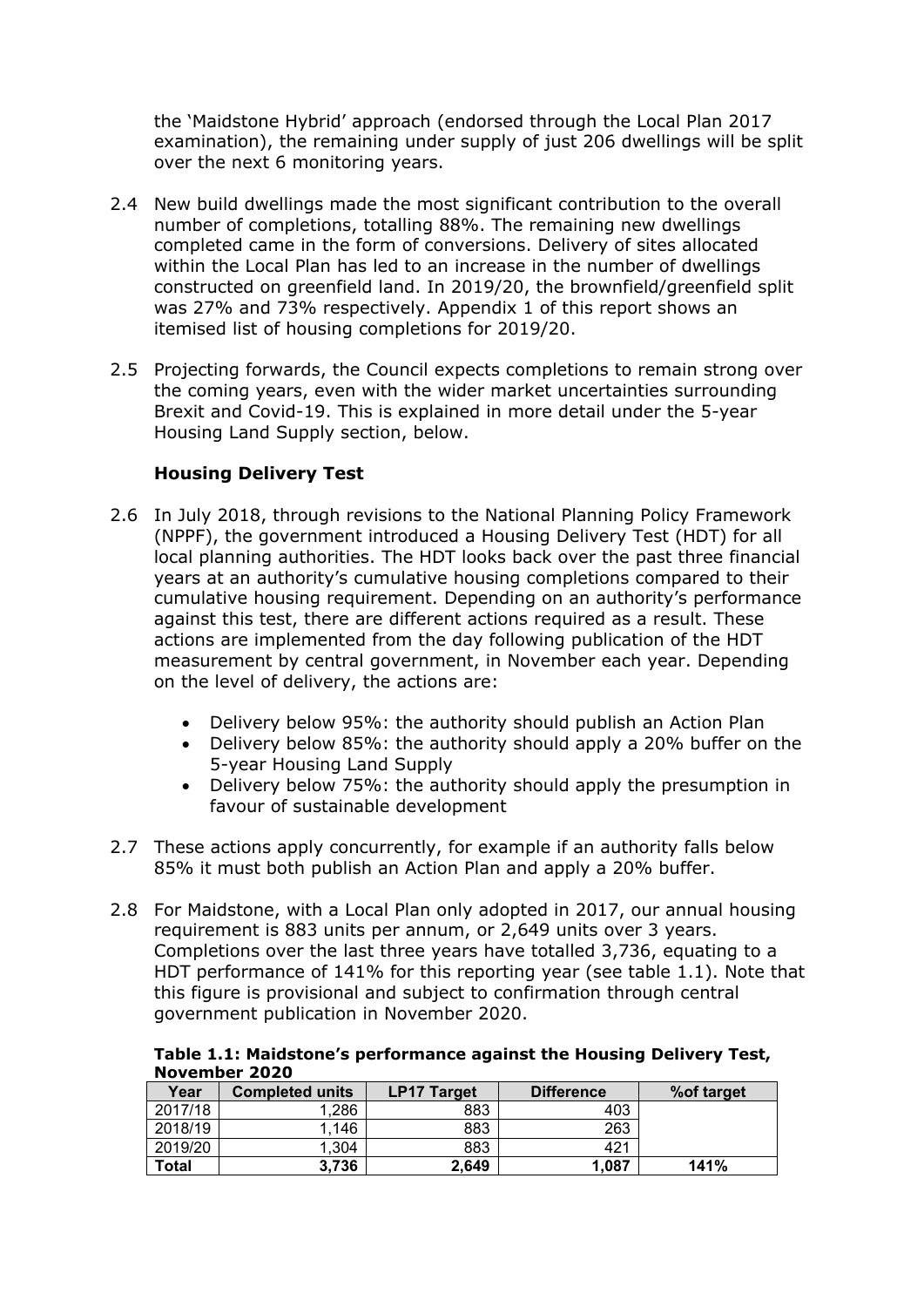2.9 This strong performance against the government's HDT results in none of the under-delivery actions as set out in paragraph 2.6 being applied.

#### **5-year housing land supply**

- 2.10 Maidstone Borough Council is required to identify and update annually a supply of specific deliverable sites sufficient to provide a minimum of five years' worth of housing against our housing requirement as set out in our adopted Local Plan. Other components, such as previous undersupply and additional buffers are also factored in.
- 2.11 To be considered 'deliverable', a site for housing should be available now, offer a suitable location for development now, and be achievable with a realistic prospect that housing will be delivered on the site within 5 years. In particular:
	- a) sites which do not involve major development and have planning permission, and all sites with detailed planning permission should be considered deliverable until permission expires, unless there is clear evidence that homes will not be delivered within 5 years (for example because they are no longer viable, there is no longer a demand for the type of units or sites have long term phasing plans).
	- b) where a site has outline planning permission for major development, has been allocated in a development plan, has a grant of permission in principle, or is identified on a brownfield register, it should only be considered deliverable where there is clear evidence that housing completions will begin on site within 5 years.
- 2.12 Such evidence, to demonstrate deliverability, may include:
	- a) current planning status for example, on larger scale sites with outline or hybrid permission how much progress has been made towards approving reserved matters, or whether these link to a planning performance agreement that sets out the timescale for approval of reserved matters applications and discharge of conditions;
	- b) firm progress being made towards the submission of an application for example, a written agreement between the local planning authority and the site developer(s) which confirms the developers' delivery intentions and anticipated start and build-out rates;
	- c) firm progress with site assessment work; or
	- d) clear relevant information about site viability, ownership constraints or infrastructure provision, such as successful participation in bids for large-scale infrastructure funding or other similar projects.
- 2.13 Our evidence includes a combination of direct feedback from developers regarding their expected site delivery and build out rates, feedback from colleagues in Development Management regarding progress of sites within the planning system, as well as more generalised expert industry feedback from our annual Developer's Forum. In addition, the Council continues to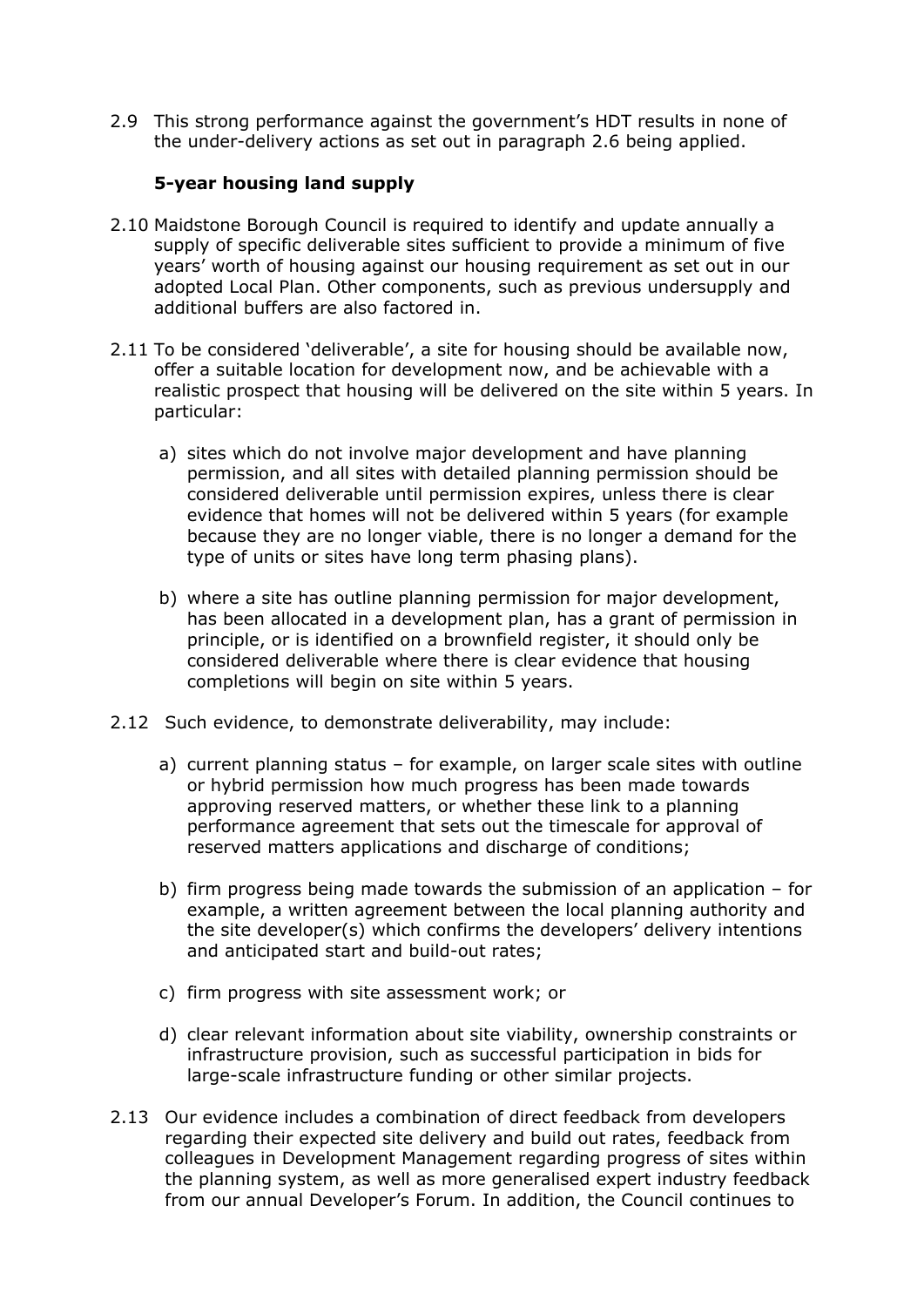build upon evidenced lead-in times, delivery rates and non-implementation rates through our monitoring process. Having a good knowledge of the progress of site delivery in the borough; feedback from local industry experts; and a continued depth of evidence base gives us confidence in the projected supply of housing in the borough.

#### **Potential impacts of Brexit and Covid-19**

- 2.14 The general consensus from the aforementioned Developer's Forum is that market demand is still good. This can be attributed to a combination of pent-up demand from over the lockdown period, fewer people holidaying over the summer as is usually the case, plus the government' current stamp duty holiday incentive. There was also anecdotal evidence that the impact of Covid-19 has resulted in a shift in demand from people looking to move out of London, into the South East. This has been corroborated by the national property website Rightmove<sup>1</sup>, which notes that those people expressing the greatest desire to move are in London and the commuter belt, given the greatest changes to work and transport patterns in these areas. According to them, July was the busiest month for home buying since they began tracking the data over ten years ago, with sales up 38% compared to July 2019.
- 2.15 It was agreed by Forum members that sites where development had commenced would in all likeliness continue to be built out, albeit at a slower than previous rate given potential supply chain and workforce resource issues, as well as allowances for operating Covid-19 safe construction sites. Our average trend-based build out rate for large sites is 49 units per annum. The Forum agreed that 40 units per annum would be more realistic in the current climate. This 20% reduction has therefore been applied to delivery rates for site of 50+ units, across years 1 to 5. This is a cautious approach but is considered to be robust in light of the uncertainties surrounding the 'new normal'. Similarly, this 20% reduction has been applied to sites delivering 25-49 units, taking the annual delivery rate on these sites down from 18 to 14 per annum, again across years 1 to 5. From year 6 onwards, the delivery/build out rates revert back to the trend-based averages. On sites supplying fewer than 25 units, no reduction has been applied on the basis that these smaller sites are less likely to be affected to the same extent as the larger sites.
- 2.16 A recent appeal from April 2020 references the potential impact of Covid-19 on an authority's five-year housing land supply position. Within this appeal, the Inspector accepts that it is reasonable for the effects to be felt for a 3 to 6 month period. On that basis, she reduced the Council's land supply figure by 50% over 4.5 months (the midway point between 3 to 6 months). The Inspector acknowledged that this might be an optimistic assessment, however it might equally be that a bounce back will occur once the crisis ends. Indeed, she considered it reasonable to surmise that housebuilders and their suppliers will be keen to rectify losses if it is possible to do so.

<sup>1</sup> [https://www.rightmove.co.uk/news/articles/property-news/housing-market-busiest-month-for-over](https://www.rightmove.co.uk/news/articles/property-news/housing-market-busiest-month-for-over-ten-years/)[ten-years/](https://www.rightmove.co.uk/news/articles/property-news/housing-market-busiest-month-for-over-ten-years/) (last accessed 21/08/2020)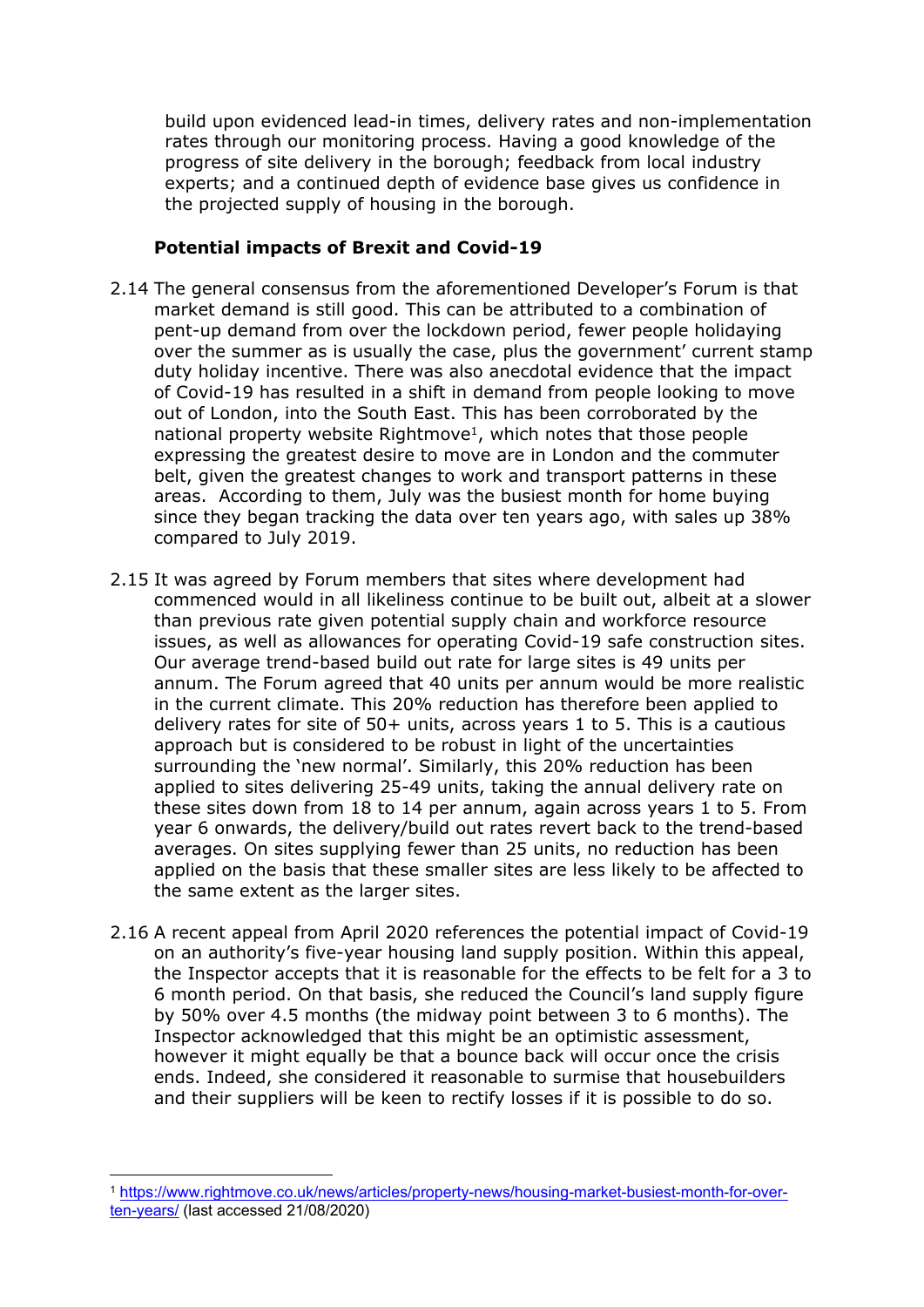2.17 This appeal decision was given at the start of the lockdown phase in England, where there was no indication of when construction sites would reopen. Even in the few months since this decision was published, much has changed, with construction sites back up and running. Given that our approach has been to reduce the overall delivery rates across all sites above 25 units, it is not considered necessary to also apply a further reduction on sites for the immediate 3-6 months. That being said, it will be all the more imperative to closely monitor housing delivery over the next year and revisit the assumptions made to ensure the Council's housing land supply remains as accurate as possible in these uncertain times.

#### **5-year housing land supply buffer requirement**

- 2.18 To ensure that there is a realistic prospect of achieving the planned level of housing supply, the Council should always add an appropriate buffer, applied to the requirement in the first 5 years (including any shortfall), bringing forward sites from later in the plan period. This results in a requirement over and above the level indicated in the Local Plan.<sup>2</sup>
- 2.19 For Maidstone Borough Council, the minimum 5% buffer has been applied to the 5-year housing land supply, thereby ensuring choice and competition in the market.

#### **5-year housing land supply position – 2020**

- 2.20 Given the above, as at 1 April 2020 Maidstone Borough Council is able to demonstrate 6.1 years' worth of deliverable sites against the Local Plan housing target of 17,660 dwellings over the plan period (see Table 1.2 below). It is important to note that this is a snapshot in time of our position as at 1 April 2020. Changes will have occurred since that date in terms of additional planning permissions and completions, as well as the rapidly evolving position regarding Covid-19 and the wider implications on delivery and the construction industry more generally.
- 2.21 Progress of sites allocated within the Local Plan 2017 and windfall planning permissions with detailed consent contribute to 89% of the 5-year supply. Outline planning permissions on major sites (10+ dwellings) that have been evidenced through: engagement with the site developers and consultants; feedback obtained from Development Management and progress of detailed consents; reviewed by the Forum; and consistency checked with evidenced lead-in times and delivery rates, contribute to just under 5% of the supply. A small allowance (2%) has been made for sites allocated within the Local Plan which do not have planning consent as a result of developer and planning consultant engagement and current planning status. A full itemised list of sites contributing to our 5-year housing land supply is appended to this report (Appendix 2).
- 2.22 All of the minor sites and small sites (less than 10 dwellings) that contribute to the 5-year supply have been calculated using the methodology as endorsed by the Local Plan inspector.

<sup>2</sup> NPPG Paragraph: 022 Reference ID: 68-022-20190722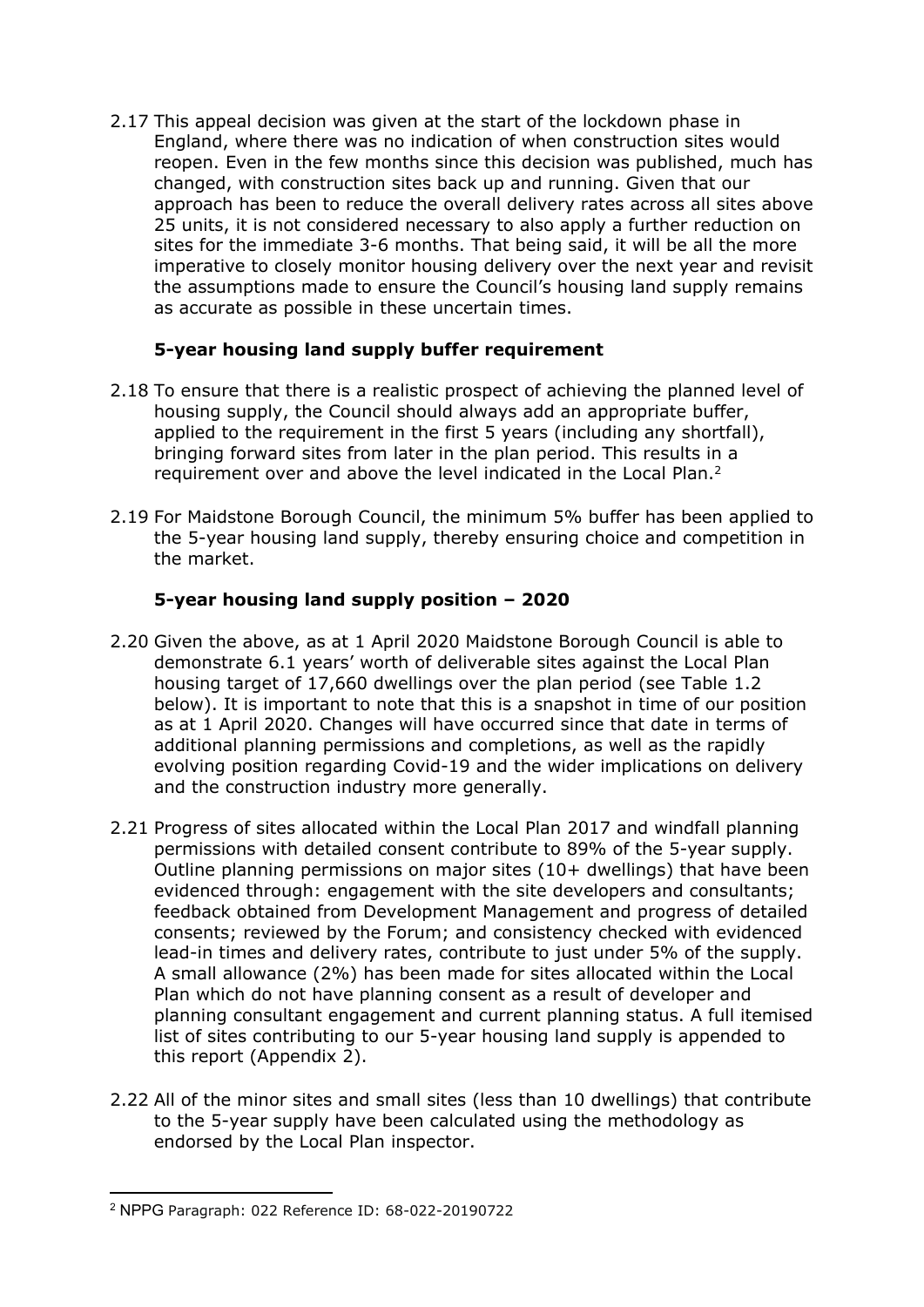|                 | 5 - year housing land supply - 'Maidstone Hybrid'<br>method                  | <b>Dwellings</b><br>(net) | <b>Dwellings</b><br>(net) |
|-----------------|------------------------------------------------------------------------------|---------------------------|---------------------------|
| 1               | Objectively Assessed Need (OAN) 2011 - 2031                                  | 17,660                    |                           |
| $\overline{2}$  | Annual need 17,660/20 years                                                  | 883                       |                           |
|                 |                                                                              |                           |                           |
| 3               | Delivery target 01.04.11 to 31.03.20 (883 x 9 years)                         | 7,947                     |                           |
| 4               | Minus completed dwellings 01.04.11 to 31.03.19                               | 7,741                     |                           |
| 5               | Shortfall against target 01.04.11 to 31.03.19                                | 206                       |                           |
| 6               | Annual delivery of shortfall 206/6 years (Maidstone<br>Hybrid)               | 34                        |                           |
|                 |                                                                              |                           |                           |
| $\overline{7}$  | Five-year delivery target 01.04.20 to 31.03.25 (883x5)                       | 4,415                     |                           |
| 8               | Plus shortfall against OAN 34 x 5 years                                      | 170                       |                           |
| 9               | 5% buffer (Housing Delivery Test @ November 2019<br>135%)                    | 229                       |                           |
| 10              | Total five-year housing land target at 01.04.20                              |                           | 4,814                     |
|                 |                                                                              |                           |                           |
| 11              | Five-year land supply at 01.04.20                                            |                           | 5,873                     |
|                 |                                                                              |                           |                           |
| 12 <sup>2</sup> | Surplus                                                                      |                           | 1,058                     |
| 13              | No. years' worth of housing land supply (4,814/5)<br>$=963; 5,873/963 = 6.1$ |                           | 6.1                       |

**Table 1.2: 5-year housing land supply 1 April 2020**

- 2.23 Further detail on the methodology as approved by the Local Plan inspector, as well as more information on our land supply and overall progress against the Local Plan requirements is contained in the 'Housing land supply update analysis paper, 1 April 2020' (Appendix 3 of this report).
- 2.24 Subsequent to this SPI meeting, the 2020 update analysis paper, plus itemised lists of completions and housing land supply (all as appended to this report) will be published on the Council's website.

#### **3. AVAILABLE OPTIONS**

3.1 This report is for noting only.

#### **4. PREFERRED OPTION AND REASONS FOR RECOMMENDATIONS**

4.1 This report is for noting only.

#### **5. RISK**

5.1 This report is presented for information only and has no risk management implications.